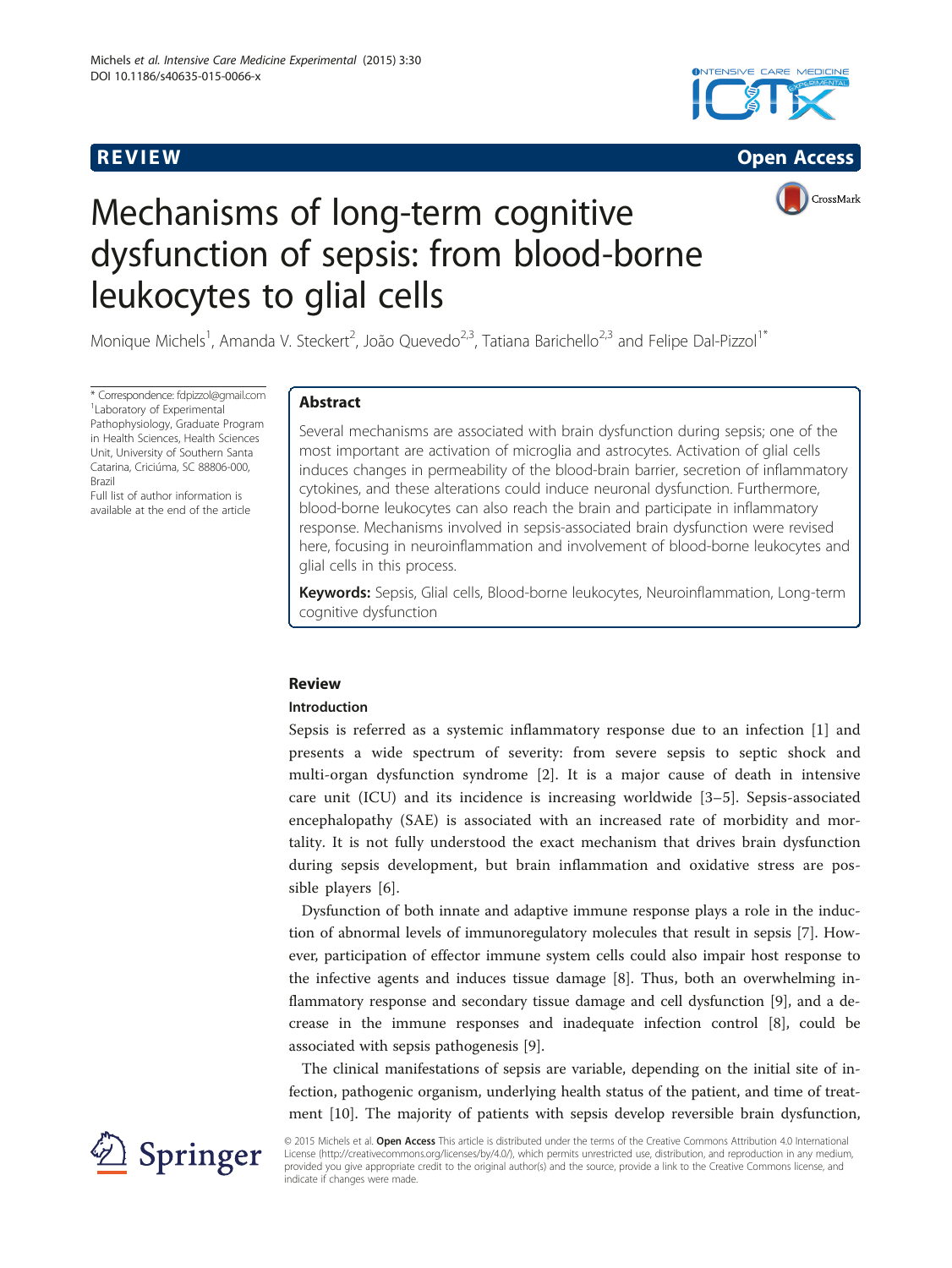called sepsis-associated delirium or septic encephalopathy (SAE) [[11, 12](#page-8-0)]. Moreover, septic patients are at risk for long-term cognitive impairment [[12](#page-8-0)] that could be associated with cerebral atrophy [[13](#page-8-0)–[15](#page-8-0)]. Diagnosing brain dysfunction during sepsis implies a systematic approach of all potential factors. Furthermore, several mechanisms have been proposed to explain the pathophysiology of SAE [\[6, 7, 16](#page-8-0)–[18\]](#page-8-0). SAE development involves cellular damage, mitochondrial and endothelial dysfunction, neurotransmission, and calcium homeostasis disturbances. Cerebral blood flow, integrity of blood-brain barrier (BBB) and cerebral water content may also be affected [\[6, 13, 19\]](#page-8-0). Apart from brain specific aspects, development of SAE could involve hypoxemia, hypotension, and electrolytes disturbances [[20](#page-8-0), [21\]](#page-8-0). Additionally, the long-term effects of sepsis in humans have been evaluated in some studies, all of which underscore the connection between SAE and subsequent cognitive decline [\[14](#page-8-0), [15\]](#page-8-0). Mechanisms that link SAE and long-term cognitive dysfunction are not well understood, thus evidences that link neuroinflammation and both acute and longterm sepsis-associated brain dysfunction were here reviewed.

#### Neuroinflammation

In central nervous system (CNS) immune response to injury is initiated mainly by microglia and astroglia. Neuroinflammation is characterized by activation of microglial cells, followed by changes in permeability of BBB and infiltration of peripheral immune cells into CNS parenchyma. These alterations lead to secretion of inflammatory cytokines and neuronal dysfunction [[22\]](#page-8-0), and seem to be a common feature to all neuroinflammatory syndromes [[23\]](#page-8-0).

Besides acute symptoms, CNS dysfunction secondary to sepsis is characterized by longterm cognitive impairment. In this context, it has been demonstrated that cytokine levels, oxidative stress, and energetic metabolism alterations seen early after sepsis may persist for up to 30 days and this could be associated with cognitive damage [\[24](#page-8-0)–[26](#page-9-0)]. Actually, several groups using different models of sepsis could reproduce cognitive impairment (from inhibitory avoidance to object recognition) that is similar to what is observed in humans [[14](#page-8-0), [27](#page-9-0)]. Thus, systemic inflammation is emerging as a significant driver of cognitive decline in the aged and vulnerable brain. A growing body of clinical and preclinical evidence demonstrates that various peripheral inflammatory insults can exacerbate CNS inflammation. In addition, sepsis itself is an independent risk factor for dementia [\[28](#page-9-0)]. In this context, severe systemic inflammation can produce a new neuropathology or accelerate cognitive decline previously installed [\[29\]](#page-9-0). Furthermore, both human and experimental studies suggest that cognitive impairment and dementia are important risk factors for delirium [\[30\]](#page-9-0).

Among the far-reaching and sustained systemic effects of sepsis are hemodynamic alterations, which cause the changes in cerebral blood flow that are implicated in SAE. Although reduced cerebral blood flow and oxygenation occur in sepsis, they do not appear to drop low enough to threaten neuronal viability or cause electroencephalogram changes at least in preclinical models of SAE [\[31\]](#page-9-0). However, even when cerebral blood flow is sufficient to ensure neuronal integrity, slight reductions could still contribute to SAE when higher energy demands are present, as in the case of cognitive processing [[31\]](#page-9-0). In addition, there are some evidences of alterations in the control of brain perfusion both in animal models and humans [\[32](#page-9-0)–[35\]](#page-9-0). These alterations in auto regulation of brain perfusion could be associated with inflammation and the pathogenesis of SAE.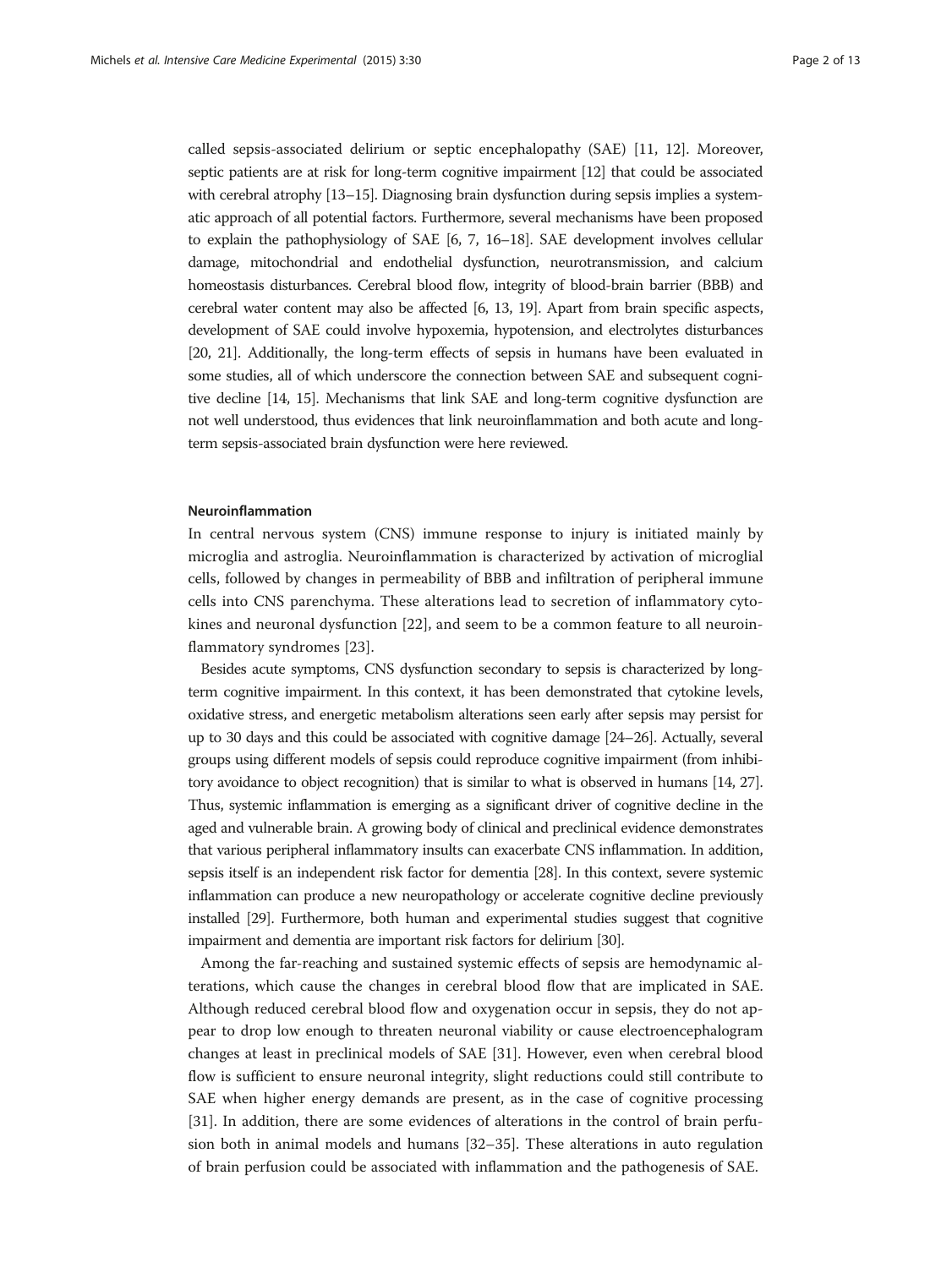Abundant data have suggested adaptive immunity as a key regulator of brain cell renewal, behavior, learning, and memory. Immune deficiency was linked to impaired brain plasticity, and when adaptive immunity was boosted, brain function was restored or even enhanced [[36](#page-9-0)–[40](#page-9-0)]. Thus, neuroinflammation could be associated with brain (dys)function, inhibition of hippocampal neurogenesis, and disruption of cognitive ability [[41\]](#page-9-0). Although this is clearly demonstrated in neurodegenerative disorders, its role in sepsis associated long-term cognitive impairment is less clear.

### Microglia—do different phenotypes have different impact in brain dysfunction?

Microglia activation has a major role in the generation of oxidative damage and inflammation in the brain during several different CNS diseases. As demonstrated to peripheral immune cells, microglia are able to express several pathogens/damage recognition receptors, such as the toll-like receptors (TLRs). TLR4 and TLR2 expressed in microglial cells have been specifically associated with both neuroinflammation and clearance of aggregated proteins [[42, 43\]](#page-9-0). Thus, it is plausible to suppose that microglia activation is a major determinant of SAE and long-term cognitive impairment after sepsis [[44](#page-9-0)].

Morphology and density of microglia is region specific, being more common in the grey area of the CNS [[45](#page-9-0)]. These differences may be associated with functional heterogeneity, but little is known about the nature of this heterogeneity among and within brain regions. Microglia share common features of cells of the myeloid lineage; they have the ability to secrete a plurality of immunomodulatory molecules, which coordinate signals to neighbor and circulating cells [\[46\]](#page-9-0). Thus, during inflammation, activated microglia modify the responses of supporting cells through the release of a diversity of factors [[47](#page-9-0)].

Microglia show morphological and functional diversity in the brain, ranging from the ramified, "resting" phenotype associated with tissue surveillance in the healthy brain to amoeboid, cytokine-secreting, and phagocytic phenotypes in disease states [\[48](#page-9-0)]. Microglial activation, which plays a central role in neuroinflammation may be regulated by several intercellular interactions involving cell-surface molecules and soluble mediators, such as cytokines, reactive oxygen species (ROS), and neurotransmitters [\[22](#page-8-0)]. In healthy brain, microglial cells display a "homeostatic" phenotype, which monitor the surrounding environment [[49\]](#page-9-0). In this phenotype, microglia express surface molecules and secrete soluble factors, which influence astrocytes and neuron function [\[50](#page-9-0)], promote the clearance of cellular debris and aggregated proteins [[51\]](#page-9-0). Accordingly, microglia exhibit at least four functional behaviors: surveillance, neuroprotection, phagocytosis, and toxicity [[23\]](#page-8-0). In addition, microglia could be "primed", and in this context produces exaggerated levels of inflammatory cytokines in response to a stimulus [\[52](#page-9-0)]. Thus, it seems that microglia can be a double-edged sword [\[53](#page-9-0)].

Recent studies have demonstrated that microglia may simultaneously exhibit M1 and M2 phenotypes [[54\]](#page-9-0). M1 cells can be neurotoxic, probably through the production of cytokines such as IL-6, IL-12, and TNF-α, reactive oxygen species, and deregulated release of glutamate [[55](#page-9-0)]. Activated brain microglia can be neuroprotective by assuming an M2-like phenotype [[56](#page-9-0)–[58](#page-9-0)], a phenomena similar to what occur in macrophages. In response to lipopolysaccharide (LPS), TNF-α and/or IFN-γ, macrophages become classically activated and acquire an M1 phenotype, which express several pro-inflammatory cytokines and enzymes that promote a sustained tissue inflammation. In contrast, alternative activation in response to IL-4, IL-13, glucocorticoids, TGF-β, and/or IL-10, macrophages differentiate into the anti-inflammatory M2 phenotype, which is associated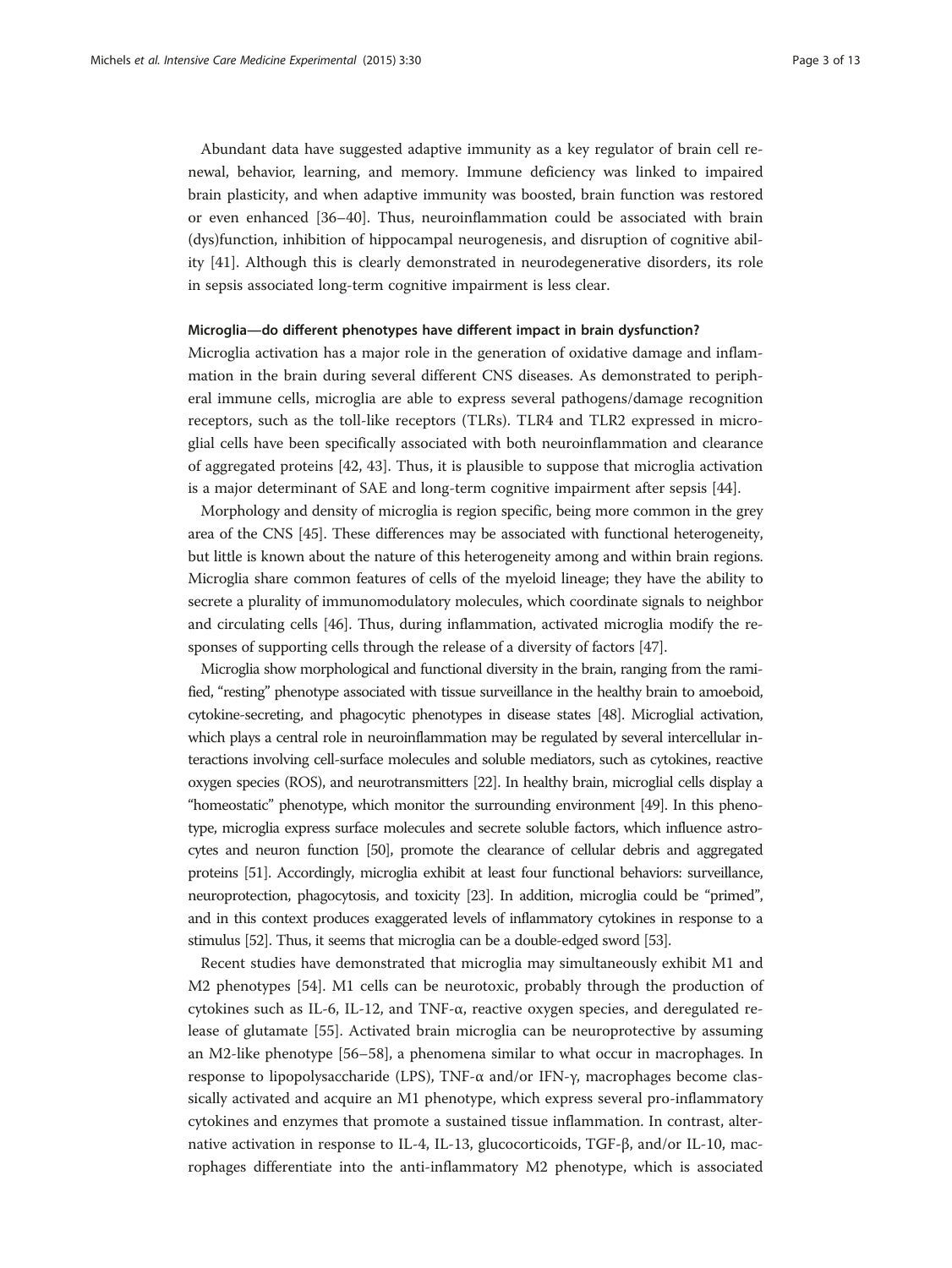with the resolution of inflammation and tissue repair [[59](#page-10-0)–[61](#page-10-0)]. It seems that modulation of the M2 phenotype could represent a beneficial aspect of brain immune response during inflammatory injury [\[62](#page-10-0)–[64\]](#page-10-0), but to date, there is no sufficient information regarding M2 phenotype during the development of SAE.

Free radicals are a major causal factor of secondary insults, such as axonal damage or membrane lipid peroxidation, which result in evolving neurological deficits [[65](#page-10-0), [66](#page-10-0)]. Reactive nitrogen and oxygen species, as well as cytokines produced by M1-like microglia, such as TNF- $\alpha$ , can directly induce neuronal death [[67](#page-10-0)–[70](#page-10-0)]. Among the most frequently cited proinflammatory and damaging aspects of microglial activation is the production of nitric oxide (NO) via nitric oxide synthase (iNOS) [\[32\]](#page-9-0). iNOS expression in response to sepsis has been detected in neuronal and glial cells [\[71, 72](#page-10-0)]. In this context, neurons are highly sensitive to the toxic effects of NO [\[73\]](#page-10-0). NO produced by activated microglia is able to induce neuronal apoptosis [[74\]](#page-10-0) even when activated glial cells are present at relatively low numbers [\[75, 76\]](#page-10-0). In a model of systemic endotoxemia, it was observed an early upregulation of iNOS in several different brain regions, predominantly in microglial cells, and is associated with both neuronal and glial cell apoptosis [\[77](#page-10-0)]. Furthermore, iNOS activation can be found even late times after sepsis resolution [\[78](#page-10-0)]. NO might also include the stimulation of excitotoxicity, because the application of an acute low dose of the NMDA receptor antagonist MK-801 prevents memory deficits in the cecal ligation and puncture rat model [\[79\]](#page-10-0).

In addition, microglia are able to generate oxidative burst involving the induction of multiple enzymes/complexes including NADPH oxidase and myeloperoxidase (MPO) [[71](#page-10-0)]. Thus, a sort of strong oxidant agents can be produced by activated microglia, including superoxide, nitric oxide, hypochlorous acid, peroxynitrite, and hydroxyl radical that contributes to the progression of brain damage during SAE [[80](#page-10-0)]. On the other hand, microglial can also help in clearance of free radicals (for example, by regulating ceruloplasmin levels), thus preventing free radical-mediated neuronal damage [\[70\]](#page-10-0).

Activated microglia can also release large amounts of glutamate that can induce neuronal dysfunction [\[81](#page-10-0)]. High extracellular glutamate concentrations in the CNS promote excitotoxicity, which has been involved in various pathological conditions, including acute CNS trauma such as brain or axonal injury [\[82](#page-10-0)], ischemia [\[83](#page-10-0)], and epilepsy [\[84](#page-10-0)], as well as in chronic neurodegenerative disorders such as Parkinson's disease (PD), AD and amyotrophic lateral sclerosis (ALS) [[85\]](#page-10-0). When CNS is injured, glutamate buffering cells, astrocytes, are lost and the damaged site is repopulated by M1-like activated microglia [\[86](#page-10-0)]. Although neurons, astrocytes, and homeostatic microglia can release moderate levels of glutamate, M1-like activated microglia can release toxic amounts of glutamate through a mechanism that involves connexin channels and the cystine/glutamate antiporter system [\[81, 87](#page-10-0)]. Excessive stimulation of the ionotropic glutamate receptor N-methyl-D-aspartate (NMDA) in neurons promotes the deregulation of calcium influx, which leads to cellular death [[88\]](#page-10-0). Thus, M1 phenotype exacerbates neuronal dysfunction by several different pathways, which include, at least, cytokine and ROS production and glutamate excitotoxicity [[81, 88\]](#page-10-0).

Furthermore, the concept of primed microglia is relevant to the understanding of its role in brain dysfunction during sepsis development. A primed microglia is able to make an exaggerated response to a typical stimulus [[80](#page-10-0)]. Using the ME7 model of prion disease, Cunningham and colleagues demonstrated that the primed brain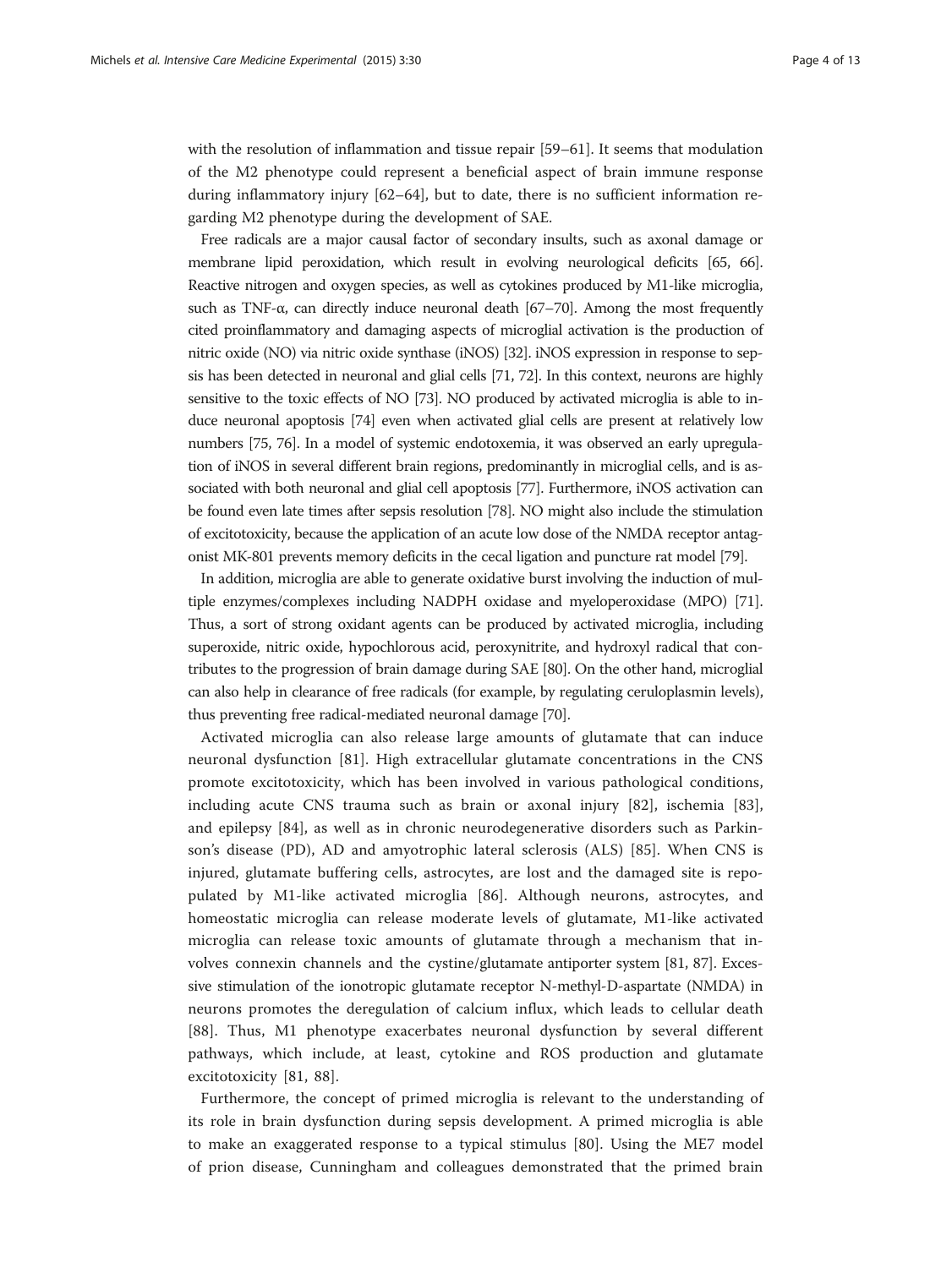showed exaggerated response to several challenges, including LPS, poly I:C, IL-1β, and TNF- $\alpha$  [[89](#page-10-0)–[91\]](#page-11-0). This exaggerated response is phenotypically seen both in acute and chronic brain dysfunction after a systemic LPS challenge. This paradigm mimics what happens in the clinical setting. Both acute and chronic brain dysfunction is more severe/frequent in the aged or in patients wild mild cognitive impairment or clinical dementia; the clinical equivalent of the primed brain [\[92\]](#page-11-0). Little is known about the mechanisms of microglia activation during sepsis development. Our group recently demonstrated in an animal model of sepsis that the activation of microglia is crucial to acute brain inflammation and oxidative damage [\[44\]](#page-9-0). In this setting, microglia activation seems to be depend in part to the activation of CD40–CD40 ligand pathway. The activation of CD40 pathway drives microglia activation, brain inflammation, and oxidative damage and blood-brain barrier dysfunction. Using in vivo two-photon imaging in mice, Gyoneva et al., 2014 [[93](#page-11-0)] showed that systemic inflammation affects the baseline morphology and dynamics of microglia 48 h after the initial stimuli. After systemic inflammation, microglia moved their processes at significantly higher mean speeds, which led to longer distances traveled, and this effect seems to be mediated by adenosine receptors.

Microglia activation is not only relevant to the acute phase of brain dysfunction after sepsis. In a model of endotoxemia, it was observed a long-lasting activation of microglia, but not astrocytes, and this was associated with decrease in expression of plasticity related genes and brain neurogenesis [[94](#page-11-0)]. A single injection of LPS is able to induce microglia activation and inflammatory gene transcription, but not neuronal damage, as long as 2 months after the initial stimuli [\[78](#page-10-0)]. This was associated with disrupted synaptic structure and long-lasting behavioral deficits.

#### Is there a role for astrocytes in brain dysfunction after sepsis?

During CNS injury, astrocytes become reactive, migrate to the damaged site and form glial scar (reactive astrogliosis) [[95\]](#page-11-0). In pathological conditions, a role for reactive astrogliosis as supportive or detrimental to neuronal survival remains undefined [[96, 97\]](#page-11-0). Studies have shown that astrogliosis can have neuroprotective role by preserving bioenergetics [[98\]](#page-11-0) and trophic support [[99\]](#page-11-0). In addition, astrocytes can prevent excitotoxicity [\[100](#page-11-0), [101\]](#page-11-0), decrease oxidative stress [[102, 103](#page-11-0)], and apoptosis in neurons [[104\]](#page-11-0). Astrocyte membranes contain numerous neurotransmitter receptors and transporters and can therefore sense and regulate formation, stability, and efficacy of synapses [\[105](#page-11-0)], and this was clearly demonstrated in dopaminergic neurons in vitro [[106](#page-11-0)]. Studies suggest that by transforming from a basal to a reactive state, astrocytes neglect their supportive functions, thus rendering neurons vulnerable to neurotoxins, including proinflammatory cytokines and ROS [[104](#page-11-0)].

Astrocytes seem to be also important to the maintenance of the BBB function [\[107](#page-11-0)–[109](#page-11-0)]. They are suggested to regulate BBB permeability, water and ion exchange [\[110](#page-11-0)–[112](#page-11-0)]. Presence of numerous astrocyte end-feet close to the BBB allows for a rapid regulation of BBB permeability [\[113](#page-11-0)]. Several recent studies have suggested a role for vascular factors in SAErelated injury of the brain vascular endothelium, changes in BBB permeability and microcirculatory dysfunction [\[114](#page-11-0)–[116](#page-11-0)]. In this context, they can protect against neuroinflammation by invading T cells contributing to the immune privilege of the CNS [\[117](#page-11-0)]. Chapouly et al., 2015 [[118\]](#page-11-0) showed reactive astrocytes drive blood-brain barrier opening, via production of vascular endothelial growth factor A (VEGFA). In addition, thymidine phosphorylase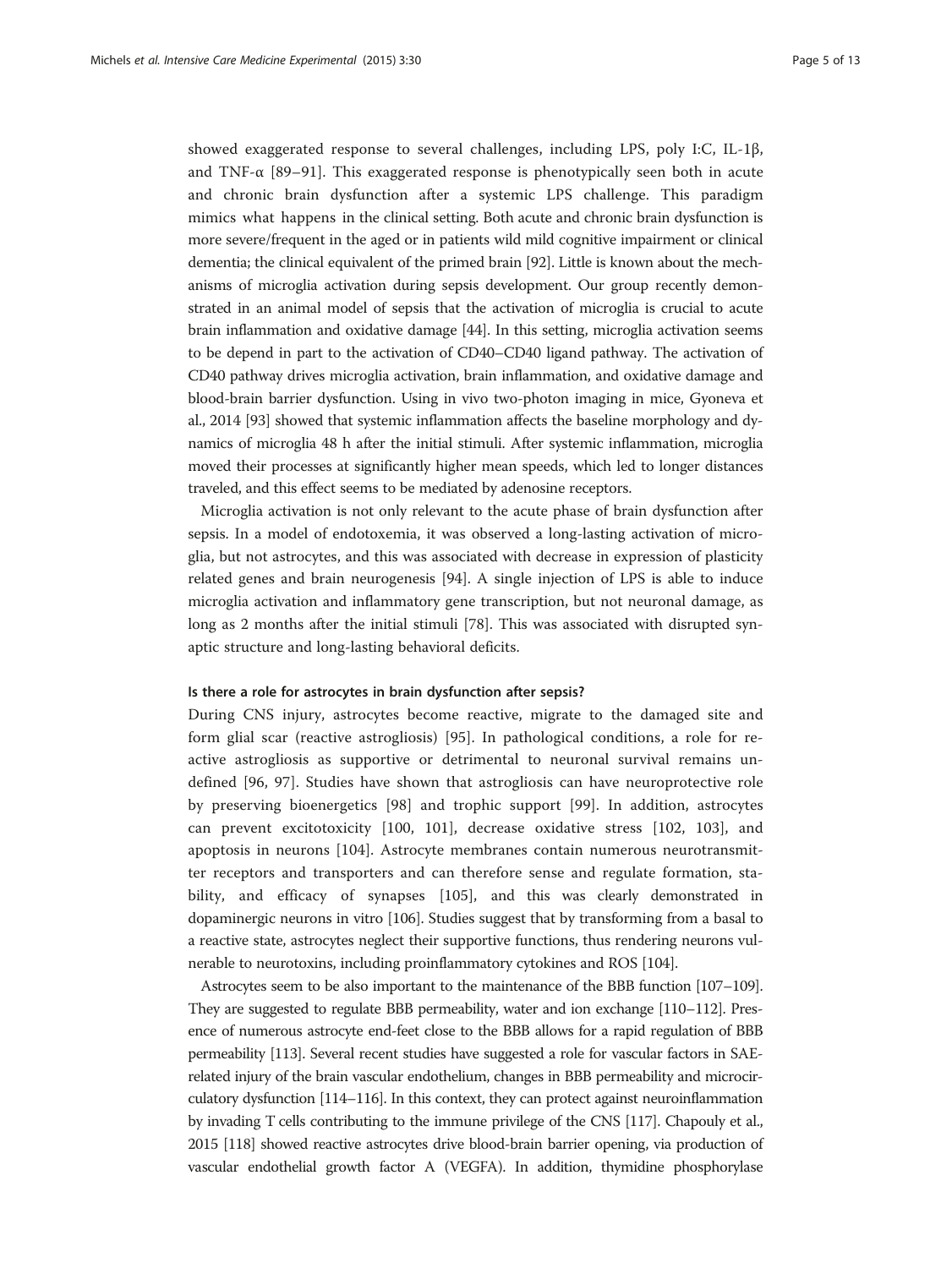(TYMP; previously known as endothelial cell growth factor 1, ECGF1) was identified as a second key astrocyte-derived permeability factor, which interacts with VEGFA to induce blood-brain barrier disruption [\[119](#page-11-0)]. Both are co-induced by NF<sub>KB1</sub> in human astrocytes as a response to interleukin 1 beta (IL-1β), and inactivation of VEGFA in vivo potentiates TYMP induction. Nowadays, the BBB is understood as a complex regulated system. Terms such as neuro- or gliavascular unit (NVU, GVU) describe the strong influence of the microenvironment on the brain endothelium [\[120](#page-11-0)]. Neighboring cell types such as astrocytes, pericytes, microglia, or even neurons are known to influence the functionality of BBB in health as well as in disease, which is supported by their physical proximity and consequent small diffusion distances for signaling molecules [\[120](#page-11-0), [121](#page-11-0)]. Astrocytes can also downregulate microglial activation by secretion of anti-inflammatory substances such as transforming growth factor (TGF) and prostaglandin E2 (PGE2) [\[122](#page-11-0), [123](#page-11-0)], resembling a M2 phenotype, and may thereby limiting neuroinflammation.

Dysregulation of astroglial glutamate transporters has been implicated in neuroinflammation. Astrocytes are capable of modulating NMDAR activity through glutamate uptake transporters [\[121](#page-11-0)]. Dumont et al., 2014 [\[124\]](#page-12-0) demonstrated the influence of inflammation on the control of glutamate transmission by astrocytes. Excitotoxic neuronal damage resulting from excessive glutamate is frequently associated with impaired handling of extracellular glutamate by astrocytes. Sepsis is associated with impaired glutamatergic transmission in brain, and inhibition of glutamate uptake by astrocytes through mechanisms that can be modulated by intracellular ascorbate [\[125\]](#page-12-0). Astrocytes take up DHAA (dehydroascorbic acid) and use it to synthesize ascorbate that is exported in response to increased glutamate concentrations [\[126](#page-12-0)].

Hernandes and colleagues (2014) [[127](#page-12-0)] demonstrated that microglia and astrocytes were activated as many as 5 days after sepsis onset in the hippocampus and that this activation was dependent on the presence of functional Nox2. The results presented by Hernandes et al., 2014 [[127\]](#page-12-0) provide evidence that Nox2 is the main source of ROS involved in the oxidative damage to the hippocampus in SAE and that Nox2-derived ROS are determining factors for cognitive impairments after sepsis. They show the importance of Nox2-derived ROS as a central mechanism in glial cells activation and identify Nox2 as a potential target for future therapies to prevent SAE. Nox2 has been shown to regulate intracellular ROS levels in microglia and to result in both amplification of proinflammatory cytokines production and priming of microglia to additional stimuli [\[127](#page-12-0)]. Nox2 is essential for glial cell activation and emphasize the critical role of oxidative damage and Nox2-derived ROS as central factors contributing to acute and long-term brain dysfunction after sepsis [[128\]](#page-12-0).

In vitro experiments have recently shown that the stimulation of astrocytes with ligands for TLRs 2, 4, 5, or 6 enhances the production of ROS, IL-1β, IL-6, glutamate, and TNF-α, thereby favoring neuronal loss [\[129](#page-12-0), [130](#page-12-0)]. Thus, activated astrocytes could display a neurotoxic behavior similar to that of activated microglia during inflammation of CNS [[22\]](#page-8-0). An important and differential feature of activated astrocytes is the production of chemokines, including CCL2, CCL5, CCL20, CXCL10, CXCL12, CXCL1, CXCL2, and CX3CL1 [[131\]](#page-12-0). These chemokines are involved in the recruitment of microglia, monocytes/macrophages, T cells and dendritic cells (DCs) into the inflamed sites of the CNS, thus favoring the formation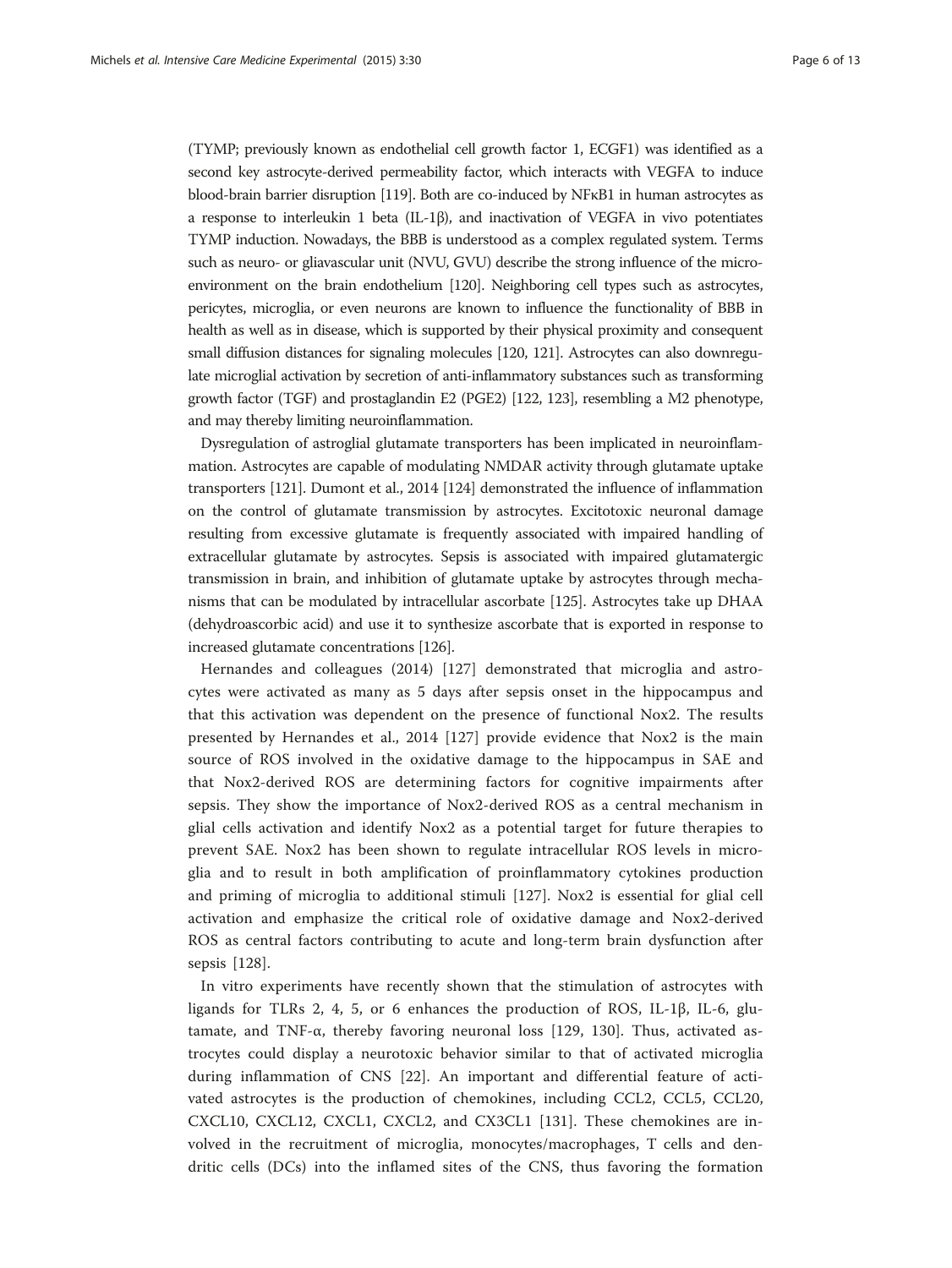of a more complex and long-lasting immune response during neuroinflammation [[22\]](#page-8-0). Recently it was demonstrated that, as for microglia, astrocytes could also be primed [[91](#page-11-0)]. Differently from microglia, primed astrocytes synthetize chemokines (CXCL1 and CCL2), resulting in markedly neutrophil, T cell and monocyte infiltration in the diseased brain. This suggests that primed astrocytes and microglia have different roles in brain inflammation during sepsis. These results point to a mixed constellation of inflammatory cells inducing brain damage during sepsis. There is an early role to activated/primed microglia that could be sustained for long periods of time after sepsis resolution. In addition, there is a second player that depends on the chemo attractive effects of activated astrocytes, and probably also depends on the breakdown of the BBB that are brain infiltration by peripheral inflammatory cells.

#### Blood-borne leukocytes and brain dysfunction

Monocyte-macrophage cells have the ability to phagocytize bacteria and interact with their products, resulting in the release of proinflammatory mediators, such as glutamate, free radicals, proteases, cytokines, leukotrienes, and nitric oxide [[132](#page-12-0)– [134\]](#page-12-0) that could contribute to brain dysfunction [[135](#page-12-0), [136\]](#page-12-0). This can be further aggravated by the dysfunction of the BBB that is implicated in the pathogenesis of SAE [[137](#page-12-0)]. Systemic-derived and brain-derived inflammatory mediators drive changes in the blood-brain barrier and help the influx of inflammatory cells and toxic mediators into the brain. We had previously demonstrated that activation of the brain microvasculature is an early event in an animal model of sepsis. There was an increase in leukocyte rolling and adhesion, as well as, cell migration into the brain that could contribute to brain inflammation after sepsis [[138](#page-12-0)]. Activation of brain endothelial cells seems to be the main target of circulating inflammatory mediators to activate the brain circuits during systemic inflammation [[139](#page-12-0)]. Recently, it was shown that after sepsis there was an increase in brain endothelial levels of CXCL1 and CX3CL1. This was dependent on leukocyte adhesion and purinergic signaling [[140](#page-12-0)]. This signaling triggered microglia traffic to the injured site and could partially explain how systemic and brain inflammation communicates. In addition, endothelial cell activation seems to depend on estrogen signaling. Systemic LPS, TNF, or IFN administration affects endothelial cell function and BBB integrity only in males and reproductively senescent females but was not apparent in young females [[141](#page-12-0)].

In addition, several immune components can actively cross the BBB via specific carrier inflammation during systemic inflammation [\[142](#page-12-0)]. Evidence from sepsis models suggests a role for C5a, and cytokines in the pathogenesis of the breakdown of the blood-brain barrier and the subsequent edema [[143](#page-12-0)–[146\]](#page-12-0). Thus, it seems that BBB dysfunction is a major fueling brain inflammation after sepsis. The mechanisms that drive BBB dysfunction are not fully understood, but include at least the activation of MMP-2, MM9, and MMP8 [[147, 148\]](#page-12-0). These proteases are responsible to degrade key proteins that maintain the functionality of the BBB.

In addition to the innate immunity, lymphocytes could also be implicated in brain inflammation after systemic inflammation. In a neonate model of systemic inflammation, an important step of brain inflammation is the influx of the peripheral leukocytes through the choroid plexus. In this model, brain influx of leukocytes is dependent of an early onset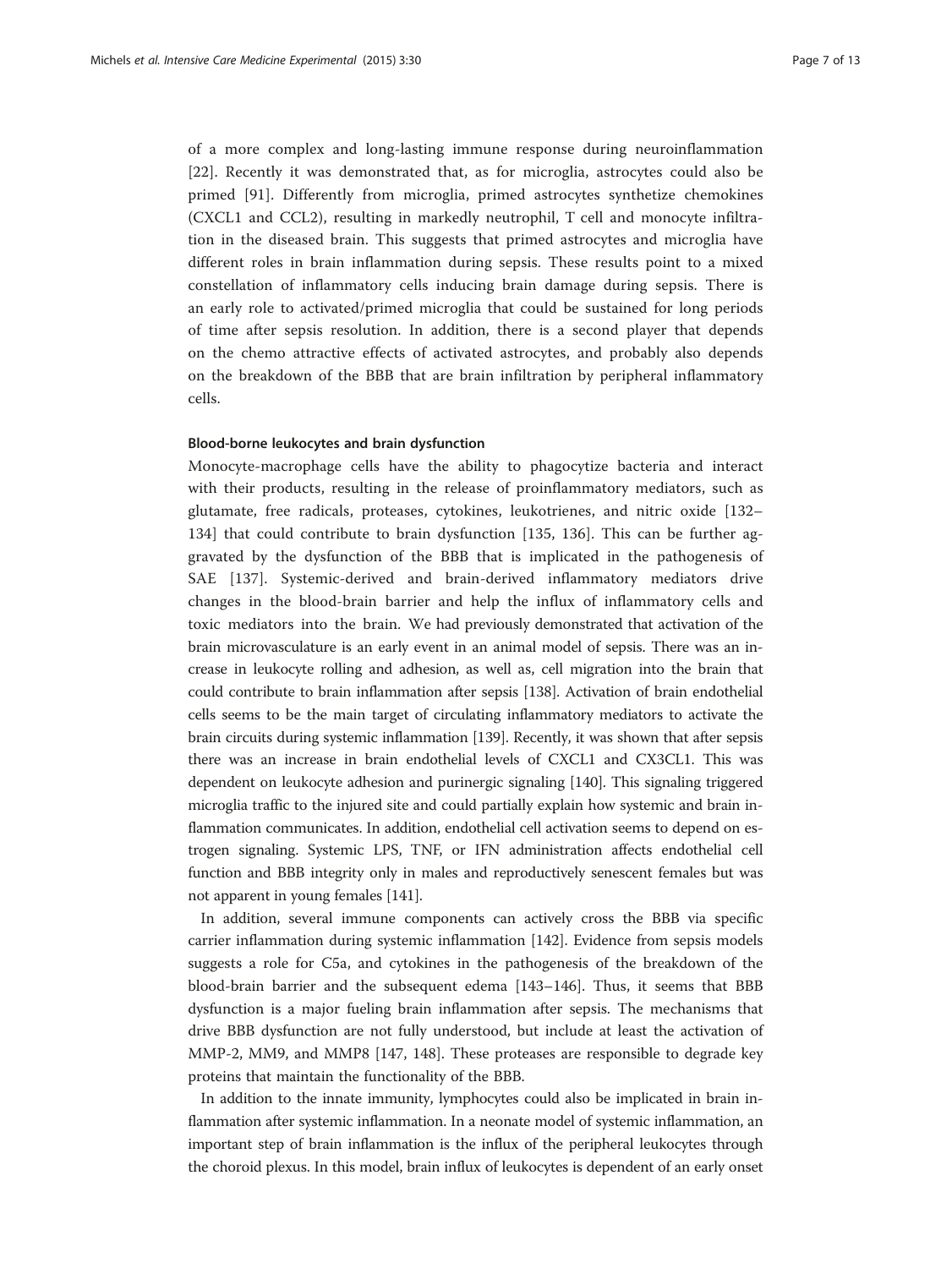of TH17-mediated immunity [\[149](#page-12-0)]. Actually, the choroid plexus has been considered as a possible route for cells to transfer to the central nervous system. Systemic inflammation stimulates expression of TLR and increases CSF cytokines and leukocytes levels, probably by affect blood-cerebrospinal fluid barrier (BCSFB) regulation [\[150](#page-12-0)]. This could be a double-edge sword, since deregulation of BCSFB was associated with worse signs of systemic inflammatory response syndrome in an animal model [\[148\]](#page-12-0). After systemic inflammation, the choroid plexus upregulated genes cluster into families implicated in immunemediated cascades, in extracellular matrix remodeling, and in facilitating entry of cells into the cerebrospinal fluid, whereas those downregulated participate in maintenance of the barrier function [\[151, 152](#page-12-0)]. These findings reinforce the role for BCSFB in recruit blood-borne inflammatory cells, and in the amplification of brain.

### **Conclusions**

Glial cells are important for the development of brain inflammation (Fig. 1). It seems reasonable to suppose that they play a central role in brain dysfunction during sepsis development. Furthermore, dysfunction of BBB and migration of blood-borne leukocytes take place in brain inflammation as well (Fig. 1). A more in depth understanding of the role of different subtypes of inflammatory cells and the specific role of each one is needed to further increase our understanding on the mechanisms of sepsis-associated brain dysfunction.

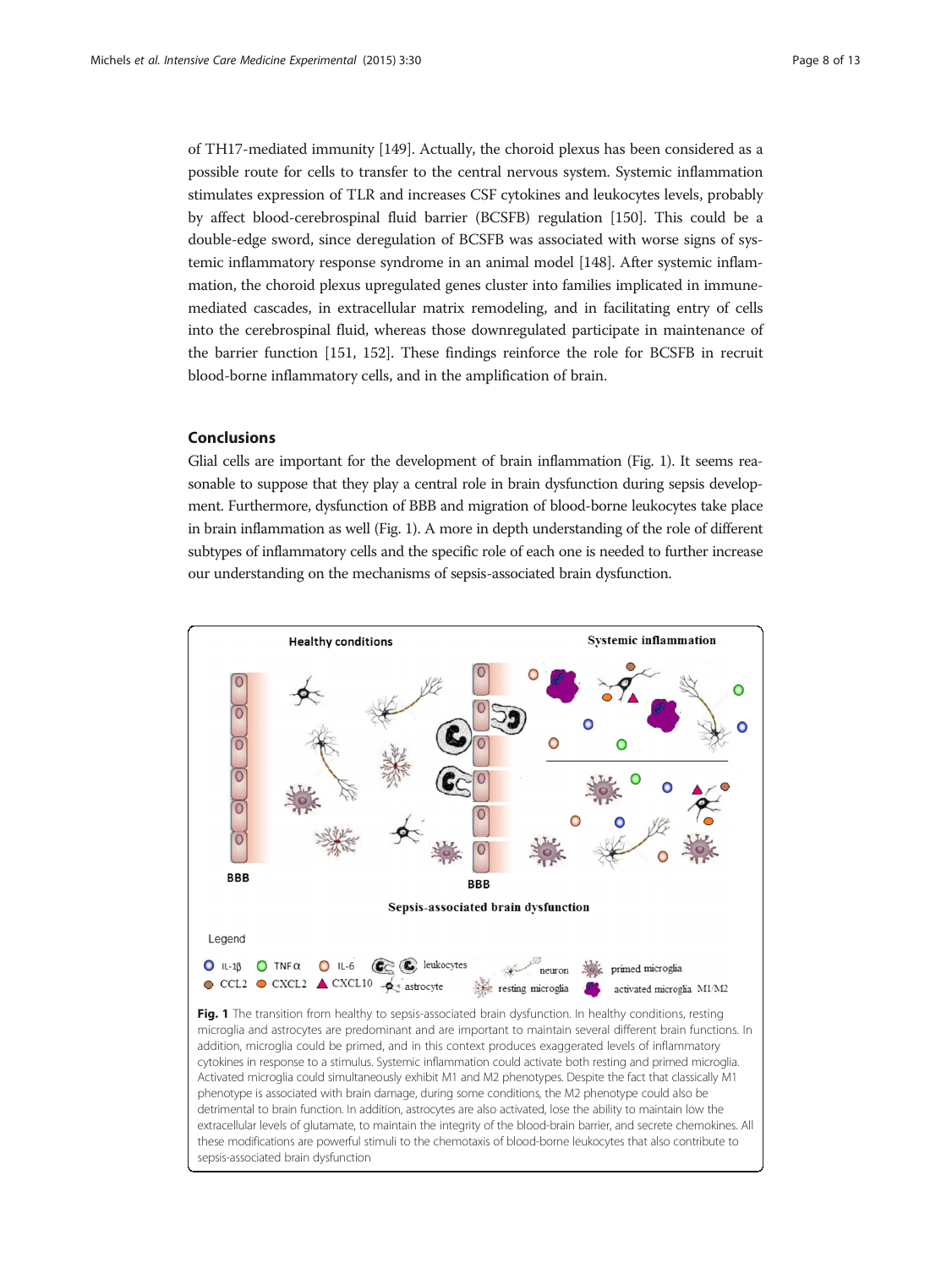#### <span id="page-8-0"></span>Competing interests

The authors declare that they have no competing interests.

#### Authors' contributions

MM and AVS drafted the manuscript, TB, JQ, and FDP have been involved in drafting the manuscript and revising it critically for important content. All authors read and approved the final version of the manuscript.

#### Acknowledgements

This study was supported by the Conselho Nacional de Desenvolvimento Científico e Tecnológico (CNPq), Coordenação de Aperfeiçoamento de Pessoal de Nível Superior (CAPES), Programa de Apoio aos Núcleos de Excelência (PRONEX–Project NENASC), Fundação de Apoio à Pesquisa do Estado de Santa Catarina (FAPESC) all from Brazil. M.M and A.V.S. received scholarships from CAPES and CNPq; T.B., J.Q., and F.D.P. are supported by research fellowships from CNPq.

#### Author details

<sup>1</sup>Laboratory of Experimental Pathophysiology, Graduate Program in Health Sciences, Health Sciences Unit, University of Southern Santa Catarina, Criciúma, SC 88806-000, Brazil. <sup>2</sup>Laboratory of Neurosciences, Graduate Program in Health Sciences, Health Sciences Unit, University of Southern Santa Catarina, Criciúma, SC, Brazil. <sup>3</sup>Center for Translational Psychiatry, Department of Psychiatry and Behavioral Sciences, Medical School, The University of Texas at Houston, Houston, TX, USA.

#### Received: 28 July 2015 Accepted: 21 October 2015 Published online: 29 October 2015

#### References

- 1. Bone RC, Balk RA, Cerra FB, Dellinger RP, Fein AM, Knaus WA, Schein RM, Sibbald WJ (1992) Definitions for sepsis and organ failure and guidelines for the use of innovative therapies in sepsis. The ACCP/SCCM Consensus Conference Committee. American College of Chest Physicians/Society of Critical Care Medicine. Chest 101:1644–1655
- 2. Vincent JL, Taccone F, Schmit X (2007) Classification, incidence, and outcomes of sepsis and multiple organ failure. Contrib Nephrol 156:64–74
- 3. Angus DC, Linde-Zwirble WT, Lidicker J, Clermont G, Carcillo J, Pinsky MR (2001) Epidemiology of severe sepsis in the United States: analysis of incidence, outcome, and associated costs of care. Crit Care Med 29(7):1303–1310
- Martin GS, Mannino DM, Eaton S, Moss M (2003) The epidemiology of sepsis in the United States from 1979 through 2000. New Eng J Med 348(16):1546–1554
- 5. Dombrovskiy VY, Martin AA, Sunderram J, Paz HL (2007) Rapid increase in hospitalization and mortality rates for severe sepsis in the United States: a trend analysis from 1993 to 2003. Crit Care Med 35(5):1244–1250
- 6. Bozza FA, DÁvila JC, Ritter C, Sonneville R, Sharshar T, Dal-Pizzol F (2013) Bioenergetics, mitochondrial dysfunction, and oxidative stress in the pathophysiology of septic encephalopathy. Shock 39(1):10–16
- 7. Cohen J (2002) The immunopathogenesis of sepsis. Nature 420(6917):885–891
- 8. Mauri C, Bosma A (2012) Immune regulatory function of B cells. Annual Rev Immunol 30:221–241
- 9. Derek E, Dhanireddy K (2012) Immunosuppression. Curr Opin Organ Transplant 17(6):616–618
- 10. Levy MM, Fink MP, Marshall JC, Abraham E, Angus D, Cook D, Cohen J, Opal SM, Vincent JL, Ramsay G, SCCM/ ESICM/ACCP/ATS/SIS (2003) 2001 International Sepsis Definitions Conference. Crit Care Med 31:1250–1256
- 11. Hopkins RO, Jackson JC (2006) Long-term neurocognitive function after critical illness. Chest 130:869–878
- 12. Dellinger RP, Levy MM, Rhodes A, Annane D, Gerlach H, Opal SM, Sevransky JE, Sprung CL, Douglas IS, Jaeschke R, Osborn TM, Nunnally ME, Towsend SR, Reinhart K, Kleinpell RM, Angus DC, Deutschman CS, Machado FR, Rubenfeld GD, Webb RJ, Beale RJ, Vicent JL, Moreno R (2013) Surviving Sepsis Campaign Guidelines Committee including The Pediatric Subgroup. "Surviving Sepsis Campaign: international guidelines for management of severe sepsis and septic shock 2012. Crit Care Med 41:580–637
- 13. Pytel P, Alexander JJ (2009) Pathogenesis of septic encephalopathy. Curr Opin Neurol 22:283–287
- 14. Iwashyna TJ, Ely EW, Smith DM, Langa KM (2010) Long-term cognitive impairment and functional disability among survivors of severe sepsis. JAMA 304:1787–1794
- 15. Semmler A, Widmann CN, Okulla T, Urbach H, Kaiser M, Widman G, Mormann F, Weide J, Fliessbach K, Hoeft A, Jessen F, Putensen C, Heneka MT (2013) Persistent cognitive impairment, hippocampal atrophy and EEG changes in sepsis survivors. J Neurol Neurosurg Psychiatry 84:62–69
- 16. Gunther ML, Morandi A, Ely EW (2008) Pathophysiology of delirium in the intensive care unit. Crit Care Clin 24:45–65
- 17. Comim CM, Constantino LC, Barichello T, Streck EL, Quevedo J, Dal-Pizzol F (2009) Cognitive impairment in the septic brain. Curr Neurovasc Res 6(3):194–203
- 18. Flierl MA, Rittirsch D, Huber-Lang MS, Stahel PF (2010) Pathophysiology of septic encephalopathy—an unsolved puzzle. Crit Care 14:165
- 19. Steckert AV, de Castro AA, Quevedo J, Dal-Pizzol F (2014) Sepsis in the central nervous system and antioxidant strategies with N-acetylcysteine, vitamins and statins. Curr Neurovasc Res 11(1):83–90
- 20. Kamel H, Iadecola C (2012) Brain-immune interactions and ischemic stroke: clinical implications. Arch Neurol 69:576–581
- 21. Quan N, Banks WA (2007) Brain-immune communication pathways. Brain Behav Immun 21:727–735
- 22. González H, Elgueta D, Montoya A, Pacheco R (2014) Neuroimmune regulation of microglial activity involved in neuroinflammation and neurodegenerative diseases. J Neuroimmunol 274:1–13
- 23. Chen Z, Trapp B (2015) Microglia and neuroprotection. J Neurochem. doi[:10.1111/jnc.13062](http://dx.doi.org/10.1111/jnc.13062)
- 24. Comim CM, Cassol-Jr OJ, Constantino LS, Felisberto F, Petronilho F, Rezin GT, Scaini G, Daufenbach JF, Streck EL, Quevedo J, Dal-Pizzol F (2011) Alterations in inflammatory mediators, oxidative stress parameters and energetic metabolism in the brain of sepsis survivor rats. Neurochem Res 36(2):304–311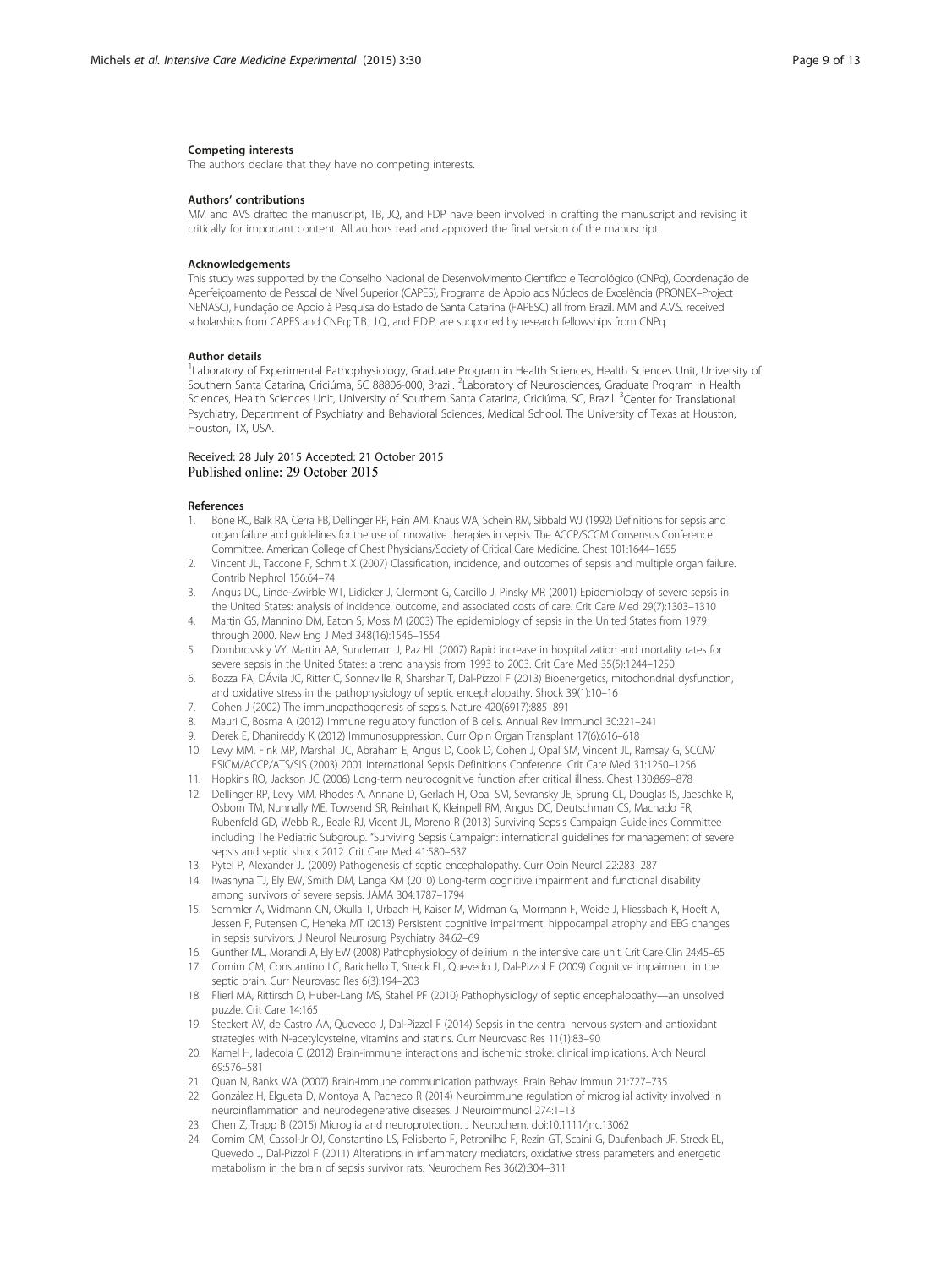- <span id="page-9-0"></span>25. Tuon L, Comim CM, Petronilho F, Barichello T, Izquierdo I, Quevedo J, Dal-Pizzol F (2008) Memory-enhancing treatments reverse the impairment of inhibitory avoidance retention in sepsis-surviving rats. Crit Care 12(5):R133
- 26. Steckert AV, Comim CM, Mina F, Mendonça BP, Dominguini D, Ferreira GK, Carvalho-Silva M, Vieira JS, Streck EL, Quevedo J, Dal-Pizzol F (2013) Late brain alterations in sepsis-survivor rats. Synapse 67(11):786–793
- 27. Götz T, Gunther A, Witte OW, Brunkhorst FM, Seidel G, Hamzei F (2014) Long-term sequelae of severe sepsis: cognitive impairment and structural brain alterations—an MRI study (LossCog MRI). BMC Neurology 14:145
- 28. Chang HJ, Lynm C, Glass RM (2010) JAMA patient page. Sepsis. JAMA 304(16):1856
- 29. Cunningham C, Hennessy E (2015) Co-morbidity and systemic inflammation as drivers of cognitive decline: new experimental models adopting a broader paradigm in dementia research. Alzheimers Res Ther 7:33
- 30. Fong TG, Davis D, Growdon ME, Albuquerque A, Inouye SK (2015) The interface between delirium and dementia in elderly adults. Lancet Neurol 14:823–832
- 31. Widmann CN, Heneka MT (2014) Long-term cerebral consequences of sepsis. Lancet Neurol 13:630–636
- 32. Feng SY, Samarasinghe T, Phillips DJ, Alexiou T, Hollis JH, Yu VY, Walker AM (2010) Acute and chronic effects of endotoxin on cerebral circulation in lambs. Am J Physiol Regul Integr Comp Physiol 298(3):760–766
- 33. Taccone FS, Su F, De Deyne C, Abdellhai A, Pierrakos C, He X, Donadello K, Dewitte O, Vincent JL, De Backer D (2014) Sepsis is associated with altered cerebral microcirculation and tissue hypoxia in experimental peritonitis. Crit Care Med 42(2):114–122
- 34. Taccone FS, Su F, Pierrakos C, He X, James S, Dewitte O, Vincent JL, De Backer D (2010) Cerebral microcirculation is impaired during sepsis: an experimental study. Crit Care 14(4):R140
- 35. Berg RM, Plovsing RR, Ronit A, Bailey DM, Holstein-Rathlou NH, Møller K (2012) Disassociation of static and dynamic cerebral autoregulatory performance in healthy volunteers after lipopolysaccharide infusion and in patients with sepsis. Am J Physiol Regul Integr Comp Physiol 303(11):R1127–R1135
- 36. Kipnis J, Cohen H, Cardon M, Ziv Y, Schwartz M (2004) T cell deficiency leads to cognitive dysfunction: implications for therapeutic vaccination for schizophrenia and other psychiatric conditions. Proc Natl Acad Sci U S A 101:8180–8185
- 37. Kipnis J, Gadani S, Derecki NC (2012) Pro-cognitive properties of T cells. Nat Rev Immunol 12:663–669
- 38. Wolf SA, Steiner B, Akpinarli A, Kammertoens T, Nassenstein C, Braun A, Blankenstein T, Kempermann G (2009) CD4-positive T lymphocytes provide a neuroimmunological link in the control of adult hippocampal neurogenesis. J Immunol 182:3979–3984
- 39. Yirmiya R, Goshen I (2011) Immune modulation of learning, memory, neural plasticity and neurogenesis. Brain Behav Immun 25:181–213
- 40. Ziv Y, Ron N, Butovsky O, Landa G, Sudai E, Greenberg N, Cohen H, Kipnis J, Schwartz M (2006) Immune cells contribute to the maintenance of neurogenesis and spatial learning abilities in adulthood. Nat Neurosc 9:268–275
- 41. Monje ML, Toda H, Palmer TD (2003) Inflammatory blockade restores adult hippocampal neurogenesis. Science 302:1760–1765
- 42. Kim C, Ho DH, Suk JE, You S, Michael S, Kang J, Joong Lee S, Masliah E, Hwang D, Lee HJ, Lee SJ (2013) Neuronreleased oligomeric alpha-synuclein is an endogenous agonist of TLR2 for paracrine activation of microglia. Nat Commun 4:1562
- 43. Reed-Geaghan EG, Savage JC, Hise AG, Landreth GE (2009) CD14 and toll-like receptors 2 and 4 are required for fibrillar A{beta}-stimulated microglial activation. J Neurosci 29:11982–11992
- 44. Michels M, Vieira AS, Vuolo F, Zapelini HG, Mendonça BP, Mina F, Dominguini D, Steckert AV, Schuck PF, Quevedo J, Petronilho F, Dal-Pizzol F (2015) The role of microglia activation in the development of sepsis-induced long-term cognitive impairment. Brain Behav Immun 43:54–59
- 45. Lawson LJ, Perry V, Dri PH, Gordon S (1990) Heterogeneity in the distribution and morphology of microglia in the normal adult mouse brain. Neuroscience 39(1):151–170
- 46. Garden GA, Moller T (2006) Microglia biology in health and disease. J Neuroimmune Pharmacol 1(2):127–137
- 47. Michels M, Danielski LG, Dal-Pizzol F, Petronilho F (2014) Neuroinflammation: microglial activation during sepsis. Curr Neurovasc Res 11(3):262–270
- 48. Colton CA, Wilcock DM (2010) Assessing Activation States in Microglia. CNS Neurol Disord Drug Targets 9:174–191
- 49. Nimmerjahn A, Kirchhoff F, Helmchen F (2005) Resting microglial cells are highly dynamic surveillants of brain parenchyma in vivo. Science 308:1314–1318
- 50. Kettenmann H, Hanisch UK, Noda M, Verkhratsky A (2011) Physiology of microglia. Physiol Rev 91:461–553
- 51. Lee S, Varvel NH, Konerth ME, Xu G, Cardona AE, Ransohoff RM, Lamb BT (2010) CX3CR1 deficiency alters microglial activation and reduces beta-amyloid deposition in two Alzheimer's disease mouse models. Am J Pathol 177:2549–2562
- 52. Cunningham C, Wilcockson DC, Campion S, Lunnon K, Perry VH (2005) Central and systemic endotoxin challenges exacerbate the local inflammatory response and increase neuronal death during chronic neurodegeneration. J Neurosci 25:9275–9284
- 53. Colton CA (2009) Heterogeneity of microglial activation in the innate immune response in the brain. J Neuroimmune Pharmacol 4(4):399–418
- 54. Fenn AM, Hall JC, Gensel JC, Popovich PG, Godbout JP (2014) IL-4 signaling drives a unique arginase+/IL-1beta+ microglia phenotype and recruits macrophages to the inflammatory CNS: consequences of age-related deficits in IL-4Ralpha after traumatic spinal cord injury. J Neurosci 34:8904–8917
- 55. Loane DJ, Byrnes KR (2010) Role of microglia in neurotrauma. Neurotherapeutics 7:366–377
- 56. Kigerl KA, Gensel JC, Ankeny DP, Alexander JK, Donnelly DJ, Popovich PG (2009) Identification of two distinct macrophage subsets with divergent effects causing either neurotoxicity or regeneration in the injured mouse spinal cord. J Neurosci 29:13435–13444
- 57. Chen Z, Jalabi W, Shpargel KB, Farabaugh KT, Dutta R, Yin X, Kidd GJ, Bergmann CC, Stohlman SA, Trapp BD (2012) Lipopolysaccharide induced microglial activation and neuroprotection against experimental brain injury is independent of hematogenous TLR4. J Neurosci 32:11706–11715
- 58. Miron VE, Boyd A, Zhao JW, Yuen TJ, Ruckh JM, Shadrach JL, van Wijngaarden P, Wagers AJ, Williams A, Franklin RJ, Ffrench-Constant C (2013) M2 microglia and macrophages drive oligodendrocyte differentiation during CNS remyelination. Nat Neurosci 16:1211–1218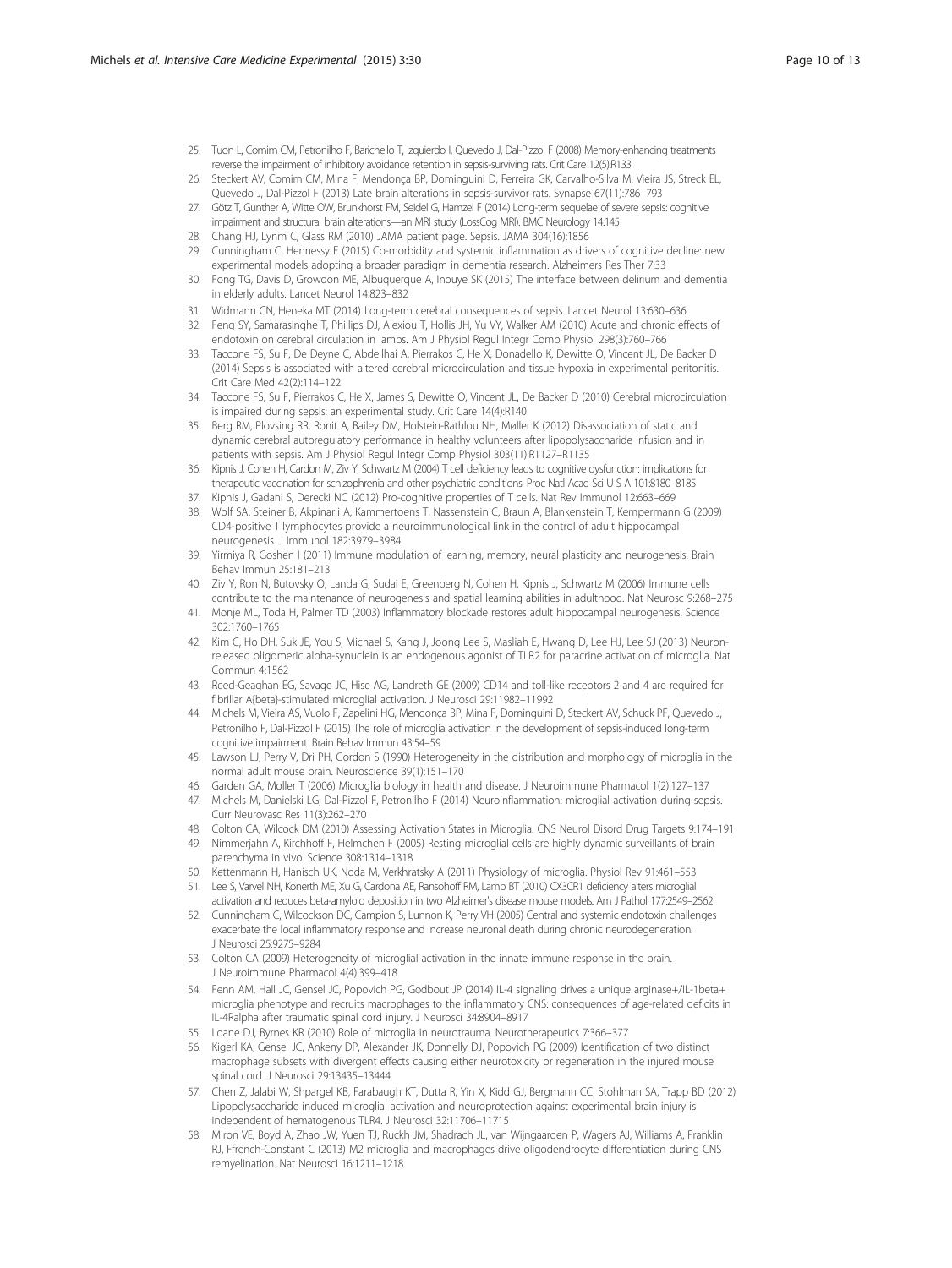- <span id="page-10-0"></span>59. Shechter R, Miller O, Yovel G, Rosenzweig N, London A, Ruckh J, Kim KW, Klein E, Kalchenko V, Bendel P, Lira SA, Jung S, Schwartz M (2013) Recruitment of beneficial M2 macrophages to injured spinal cord is orchestrated by remote brain choroid plexus. Immunity 38:555–569
- 60. Sica A, Mantovani A (2012) Macrophage plasticity and polarization: in vivo veritas. J Clin Invest 122:787–795
- 61. Sandiego CM, Gallezot J, Pittman B, Nabulsi N, Lim K, Lin S, Matuskey D, Lee J, O'Connor KC, Huang Y, Carson RE, Hannestad J, Cosgrove KP (2015) Imaging robust microglial activation after lipopolysaccharide administration in humans with PET. PNAS 112:12468–12473
- 62. Mecha M, Feliú A, Carrillo-Salinas FJ, Rueda-Zubiaurre A, Ortega-Gutiérrez S, de Sola RG, Guaza C (2015) Endocannabinoids drive the acquisition of an alternative phenotype in microglia. Brain Behav Immu 49:233–245
- 63. Pan J, Jin JL, Ge HM, Yin KL, Chen X, Han LJ, Chen Y, Qian L, Li XX, Xu Y (2015) Malibatol A regulates microglia M1/M2 polarization in experimental stroke in a PPARγ-dependent manner. J Neuroinflammation 14(12):51
- 64. Won S, Lee JK, Stein DG (2015) Recombinant tissue plasminogen activator promotes, and progesterone attenuates, microglia/macrophage M1 polarization and recruitment of microglia after MCAO stroke in rats. Brain Behav Immun S0889–1591(15):00160–00169
- 65. Siesjo BK, Agardh CD, Bengtsson F (1989) Free radicals and brain damage. Cerebrovasc Brain Metab Rev 1:165–211
- 66. Wagner KR, Sharp FR, Ardizzone TD, Lu A, Clark JF (2003) Heme and iron metabolism: role in cerebral hemorrhage. J Cereb Blood Flow Metab 23:629–652
- 67. Ferrari CC, Pott Godoy MC, Tarelli R, Chertoff M, Depino AM, Pitossi FJ (2006) Progressive neurodegeneration and motor disabilities induced by chronic expression of IL-1beta in the substantia nigra. Neurobiology Dis 24:183–193
- 68. Gordon R, Anantharam V, Kanthasamy AG, Kanthasamy A (2012) Proteolytic activation of proapoptotic kinase protein kinase Cdelta by tumor necrosis factor alpha death receptor signaling in dopaminergic neurons during neuroinflammation. J Neuroinflammation 9:82
- 69. Reale M, Iarlori C, Thomas A, Gambi D, Perfetti B, Di Nicola M, Onofrj M (2009) Peripheral cytokines profile in Parkinson's disease. Brain Beh Immunity 23:55–63
- 70. Patel BN, Dunn RJ, Jeong SY, Zhu Q, Julien JP, David S (2002) Ceruloplasmin regulates iron levels in the CNS and prevents free radical injury. J Neurosci 22:6578–6586
- 71. Jacobs RA, Satta MA, Dahia PL, Chew SL, Grossman AB (1997) Induction of nitric oxide synthase and interleukin-1beta, but not heme oxygenase, messenger rna in rat brain following peripheral administration of endotoxin. Brain Res Mol Brain Res 49(1–2):238–246
- 72. Wong ML, Rettori V, al-Shekhlee A, Bongiorno PB, Canteros G, McCann SM, Gold PW, Licinio J (1996) Inducible nitric oxide synthase gene expression in the brain during systemic inflammation. Nat Med 2(5):581–584
- 73. Heneka MT, Loschmann PA, Gleichmann M, Weller M, Schulz JB, Wullner U, Klockgether T (1998) Induction of nitric oxide synthase and nitric oxide-mediated apoptosis in neuronal PC12 cells after stimulation with tumor necrosis factor-alpha/lipopolysaccharide. J Neurochem 71(1):88–94
- 74. Peterson PK, Hu S, Anderson WR, Chao CC (1994) Nitric oxide production and neurotoxicity mediated by activated microglia from human versus mouse brain. J Infect Dis 170(2):457–460
- 75. Chao CC, Hu S, Molitor TW, Shaskan EG, Peterson PK (1992) Activated microglia mediate neuronal cell injury via a nitric oxide mechanism. J Immunol 149(8):2736–2741
- 76. Bal-Price A, Brown GC (2001) Inflammatory neurodegeneration mediated by nitric oxide from activated gliainhibiting neuronal respiration, causing glutamate release and excitotoxicity. J Neurosci 21(17):6480–6491
- 77. Semmler A, Okulla T, Sastre M, Dumitrescu-Ozimek L, Heneka MT (2005) Systemic inflammation induces apoptosis with variable vulnerability of different brain regions. J Chem Neuroanat 30:144–157
- 78. Weberpals M, Hermes M, Hermann S, Kummer MP, Terwel D, Semmler A, Berger M, Schäfers M, Heneka MT (2009) NOS2 gene deficiency protects from sepsis-induced long-term cognitive deficits. J Neurosci 29(45):14177–14184
- 79. Cassol-Jr OJ, Comim CM, Constantino LS, Rosa DV, Mango LA, Stertz L, Kapczinski F, Romano-Silva MA, Quevedo J, Dal-Pizzol F (2011) Acute low dose of MK-801 prevents memory deficits without altering hippocampal DARPP-32 expression and BDNF levels in sepsis survivor rats. J Neuroimmunol 230(1–2):48–51
- 80. Cunningham C (2013) Microglia and neurodegeneration: the role of systemic inflammation. Glia 61:71–90
- 81. Takeuchi H, Jin S, Wang J, Zhang G, Kawanokuchi J, Kuno R, Sonobe Y, Mizuno T, Suzumura A (2006) Tumor necrosis factor-alpha induces neurotoxicity via glutamate release from hemichannels of activated microglia in an autocrine manner. J Biol Chem 281:21362–21368
- 82. Alessandri B, Bullock R (1998) Glutamate and its receptors in the pathophysiology of brain and spinal cord injuries. Prog Brain Res 116:303–330
- 83. Lipton P (1999) Ischemic cell death in brain neurons. Physiol Rev 79:1431–1568
- 84. Fountain NB (2000) Status epilepticus: risk factors and complications. Epilepsia 41(2):S23–S30
- 85. Choi DW (1998) Glutamate neurotoxicity and diseases of the nervous system. Neuron 1:623–634
- 86. Schwartz M, Shaked I, Fisher J, Mizrahi T, Schori H (2003) Protective autoimmunity against the enemy within: fighting glutamate toxicity. Trends Neurosci 26:297–302
- 87. Takeuchi K, Mizuno T, Zhang G, Wang J, Kawanokuchi J, Kuno R, Suzumura A (2005) Neuritic beading induced by activated microglia is an early feature of neuronal dysfunction toward neuronal death by inhibition of mitochondrial respiration and axonal transport. J Biol Chem 280:10444–10454
- 88. Zou JY, Crews FT (2005) TNF alpha potentiates glutamate neurotoxicity by inhibiting glutamate uptake in organotypic brain slice cultures: neuroprotection by NF kappa B inhibition. Brain Res 1034:11–24
- 89. Cunningham C, Campion S, Lunnon K, Murray CL, Woods JF, Deacon RM, Rawlins JN, Perry VH (2009) Systemic inflammation induces acute behavioral and cognitive changes and accelerates neurodegenerative disease. Biol Pscychiatry 65:304–312
- 90. Field R, Campion S, Warren C, Murray C, Cunningham C (2010) Systemic challenge with the TLR3 agonist poly I:C induces amplified IFNalpha/beta and IL-1beta responses in the diseased brain and exacerbates chronic neurodegeneration. Brain Behac Immunol 24:996–1007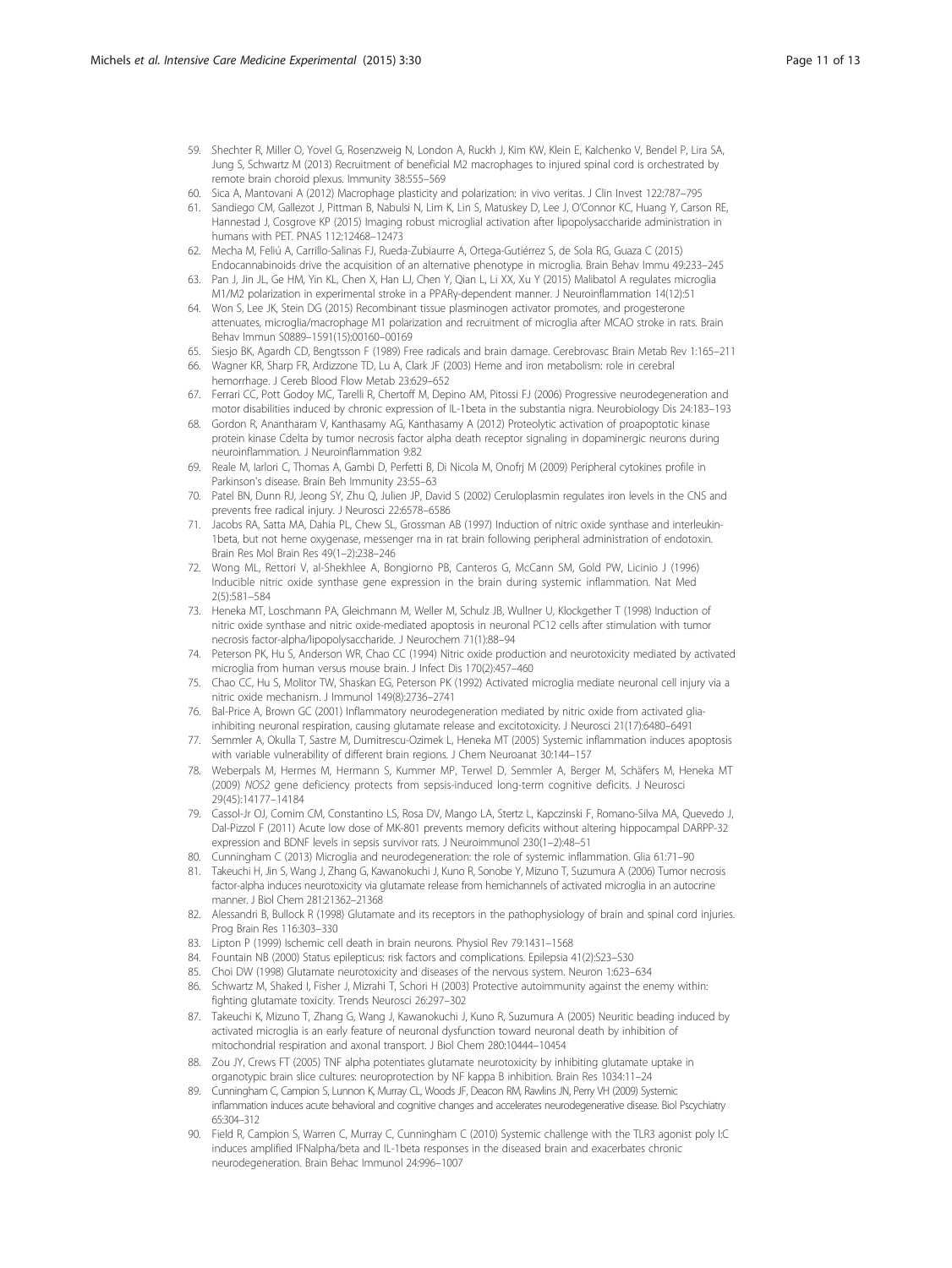- <span id="page-11-0"></span>91. Hennessy E, Griffin EW, Cunningham C (2015) Astrocytes are primed by chronic neurodegeneration to produce exaggerated chemokine and cell infiltration responses to acute stimulation with the cytokines IL-1# and TNF- &UF061. J Neurosci 35:8411–8422
- 92. van Gool WA, van de Beek D, Eikelenboom P (2010) Systemic infection and delirium: when cytokines and acetylcholine collide. Lancet 375:773–775
- 93. Gyoneva S, Davalos D, Biswas D, Swanger SA, Garnier-Amblard E, Loth F, Akassoglou K, Traynelis SF (2014) Systemic inflammation regulates microglial responses to tissue damage in vivo. Glia 62(8):1345–1360
- 94. Anderson TS, Commins S, Moynagh PN, Coogan AN (2015) Lipopolysaccharide-induced sepsis induces long-lasting affective changes in the mouse. Brain Behav Immun 43:98–109
- 95. Pekny M, Wilhelmsson U, Pekna M (2014) The dual role of astrocyte activation and reactive gliosis. Neurosci Lett 565:30–38
- 96. O'Callaghan JP, Sriram K (2005) Glial fibrillary acidic protein and related glial proteins as biomarkers of neurotoxicity. Exp Opin Drug Saf 4:433–442
- 97. Zhang D, Hu X, Qian L, O'Callaghan JP, Hong JS (2010) Astrogliosis in CNS pathologies: is there a role for microglia? Mol Neurobiol 41:232-241
- 98. Kajihara H, Tsutsumi E, Kinoshita A, Nakano J, Takagi K, Takeo S (2001) Activated astrocytes with glycogen accumulation in ischemic penumbra during the early stage of brain infarction: immunohistochemical and electron microscopic studies. Brain Res 909:92–101
- 99. Goss JR, O'Malley ME, Zou L, Styren SD, Kochanek PM, DeKosky ST (1998) Astrocytes are the major source of nerve growth factor upregulation following traumatic brain injury in the rat. Exp Neurol 149:301–309
- 100. Chorna NE, Santiago-Perez LI, Erb L, Seye CI, Neary JT, Sun GY, Weisman GA, Gonzalez FA (2004) P2Y receptors activate neuroprotective mechanisms in astrocytic cells. J Neurochem 91:119–132
- 101. Hansson E, Muyderman H, Leonova J, Allansson L, Sinclair J, Blomstrand F, Thorlin T, Nilsson M, Ronnback L (2000) Astroglia and glutamate in physiology and pathology: aspects on glutamate transport, glutamateinduced cell swelling and gap-junction communication. Neurochem Int 7:317–329
- 102. Dringen R (2000) Metabolism and functions of glutathione in brain. Prog Neurobiol 62:649–671
- 103. Gegg ME, Beltran B, Salas-Pino S, Bolanos JP, Clark JB, Moncada S, Heales SJ (2003) Differential effect of nitric oxide on glutathione metabolism and mitochondrial function in astrocytes and neurones: implications for neuroprotection/neurodegeneration? J Neurochem 86:228–237
- 104. Nakase T, Sohl G, Theis M, Willecke K, Naus CC (2004) Increased apoptosis and inflammation after focal brain ischemia in mice lacking connexin43 in astrocytes. Am J Pathol 164:2067–2075
- 105. Fields RD, Stevens-Graham B (2002) Neuroscience: new insights into neuron-glia communication. Science 298(5593):556–562
- 106. Mena MA, García de Yébenes J (2008) Glial cells as players in parkinsonism: the "good", the "bad", and the "mysterious" glia. Neuroscientist 14(6):544–560
- 107. Fuller S, Münch G, Steele M (2009) Activated astrocytes: a therapeutic target in Alzheimer's disease? Expert Rev Neurother 9(11):1585–1594
- 108. Janzer RC, Raff MC (1987) Astrocytes induce blood-brain barrier properties in endothelial cells. Nature 325:253–257
- 109. Neuhaus J, Risau W, Wolburg H (1991) Induction of blood-brain barrier characteristics in bovine brain endothelial cells by rat astroglial cells in transfilter coculture. Ann NY Acad Sci 633:578–580
- 110. Ronaldson PT, Davis TP (2012) Blood-brain barrier integrity and glial support: mechanisms that can be targeted for novel therapeutic approaches in stroke. Curr Pharm Des 18:3624–3644
- 111. Abbott NJ, Rönnbäck L, Hansson E (2006) Astrocyte-endothelial interactions at the blood-brain barrier. Nat Rev Neurosci 7:41–53
- 112. Ballabh P, Braun A, Nedergaard M (2004) The blood-brain barrier: an overview: structure, regulation, and clinical implications. Neurobiol Dis 1(16):1–13
- 113. Mathiisen TM, Lehre KP, Danbolt NC, Ottersen OP (2010) The perivascular astroglial sheath provides a complete covering of the brain microvessels: an electron microscopic 3D reconstruction. Glia 1(58):1094–1103
- 114. David S, Kumpers P, van Slyke P, Parikh SM (2013) Mending leaky blood vessels: the angiopoietin-Tie2 pathway in sepsis. J Pharmacol Exp Ther 345:2–6
- 115. Ince C, Sinaasappel M (1999) Microcirculatory oxygenation and shunting in sepsis and shock. Crit Care Med 27:1369–1377
- 116. Hernandez G, Bruhn A, Ince C (2013) Microcirculation in sepsis: new perspectives. Curr Vasc Pharmacol 11:161–169
- 117. Gimsa U, Mitchison NA, Brunner-Weinzierl MC (2013) Immune privilege as an intrinsic CNS property: astrocytes protect the CNS against T-cell-mediated neuroinflammation. Mediators Inflamm 1(2013):320519
- 118. Chapouly C, Tadesse Argaw A, Horng S, Castro K, Zhang J, Asp L, Loo H, Laitman BM, Mariani JN, Straus Farber R, Zaslavsky E, Nudelman G, Raine CS, John GR (2015) Astrocytic TYMP and VEGFA drive blood-brain barrier opening in inflammatory central nervous system lesions. Brain 1.138(Pt 6):1548–1567
- 119. Neuhaus W, Gaiser F, Mahringer A, Franz J, Riethmüller C, Förster C (2014) The pivotal role of astrocytes in an in vitro stroke model of the blood-brain barrier. Front Cell Neurosci 28(8):352
- 120. Cecchelli R, Berezowski V, Lundquist S, Culot M, Renftel M, Dehouck MP, Fenart L (2007) Modelling of the bloodbrain barrier in drug discovery and development. Nat Rev Drug Discov 1(6):650–661
- 121. Zimmer ER, Torrez VR, Kalinine E, Augustin MC, Zenki KC, Almeida RF, Hansel G, Muller AP, Souza DO, Machado-Vieira R, Portela LV (2015) Long-term NMDAR antagonism correlates reduced astrocytic glutamate uptake with anxiety-like phenotype. Front Cell Neurosci 3(9):219
- 122. Font-Nieves M, Sans-Fons MG, Gorina R, Bonfill-Teixidor E, Salas-Pérdomo A, Márquez-Kisinousky L, Santalucia T, Planas AM (2012) Induction of COX-2 enzyme and down-regulation of COX-1 expression by lipopolysaccharide (LPS) control prostaglandin E2 production in astrocytes. J Biol Chem 287(9):6454–6468
- 123. Vincent VA, Tilders FJ, van Dam AM (1997) Inhibition of endotoxin-induced nitric oxide synthase production in microglial cells by the presence of astroglial cells: a role for transforming growth factor beta. Glia 1(19):190–198